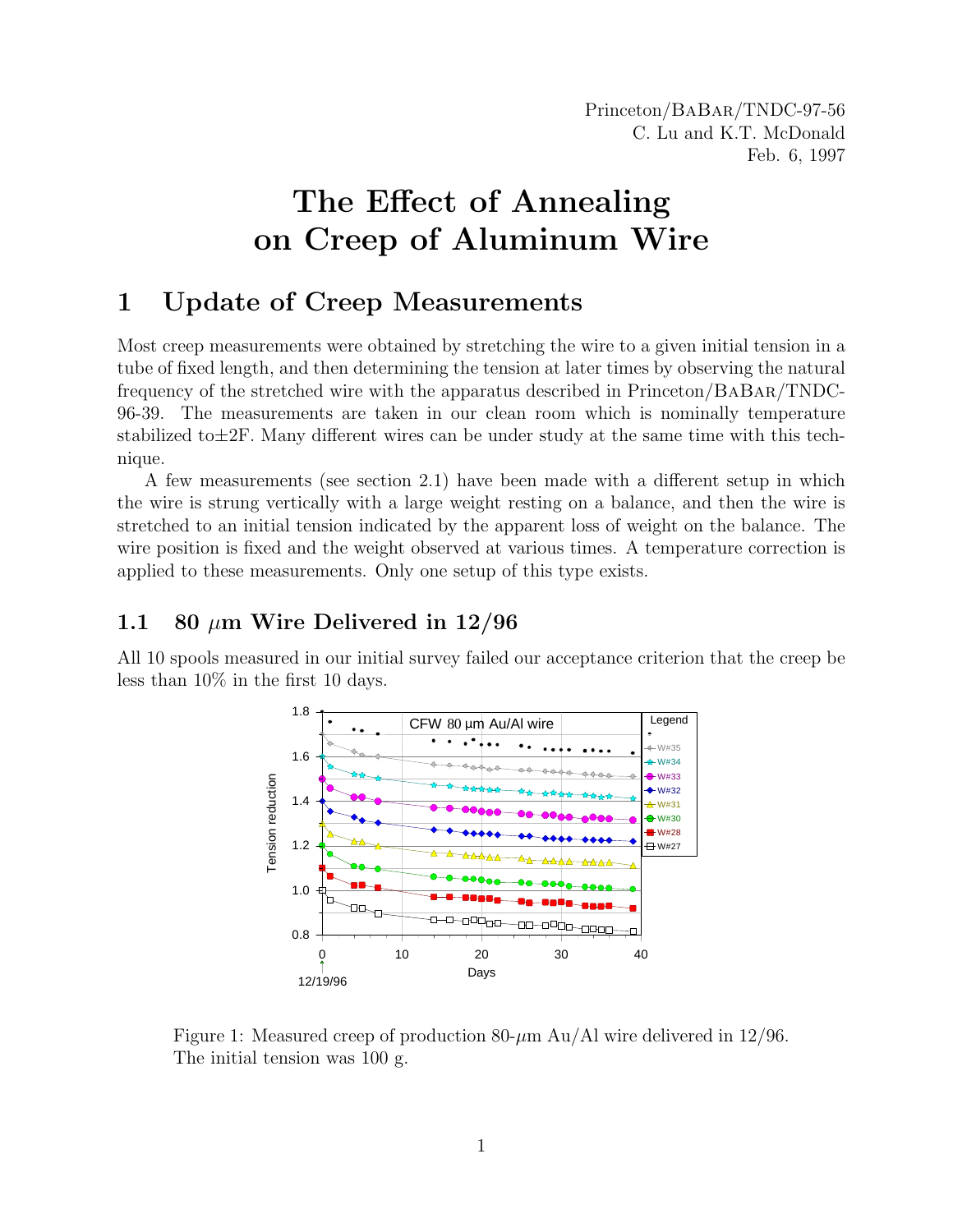

Figure 2: Measured creep of production 80- $\mu$ m Au/Al wire delivered in 12/96. Four spools sampled throughout the production run all show large creep, and two of the four have creep in excess of 10% in the first 10 days.

## 1.2 120  $\mu$ m Wire Delivered in 12/96

All 10 spools measured in our initial survey failed our acceptance criterion that the creep be less than 10% in the first 10 days, although several were very close to passing.



Figure 3: Measured creep of production 120- $\mu$ m Au/Al wire delivered in 12/96. The initial tension was 200 g.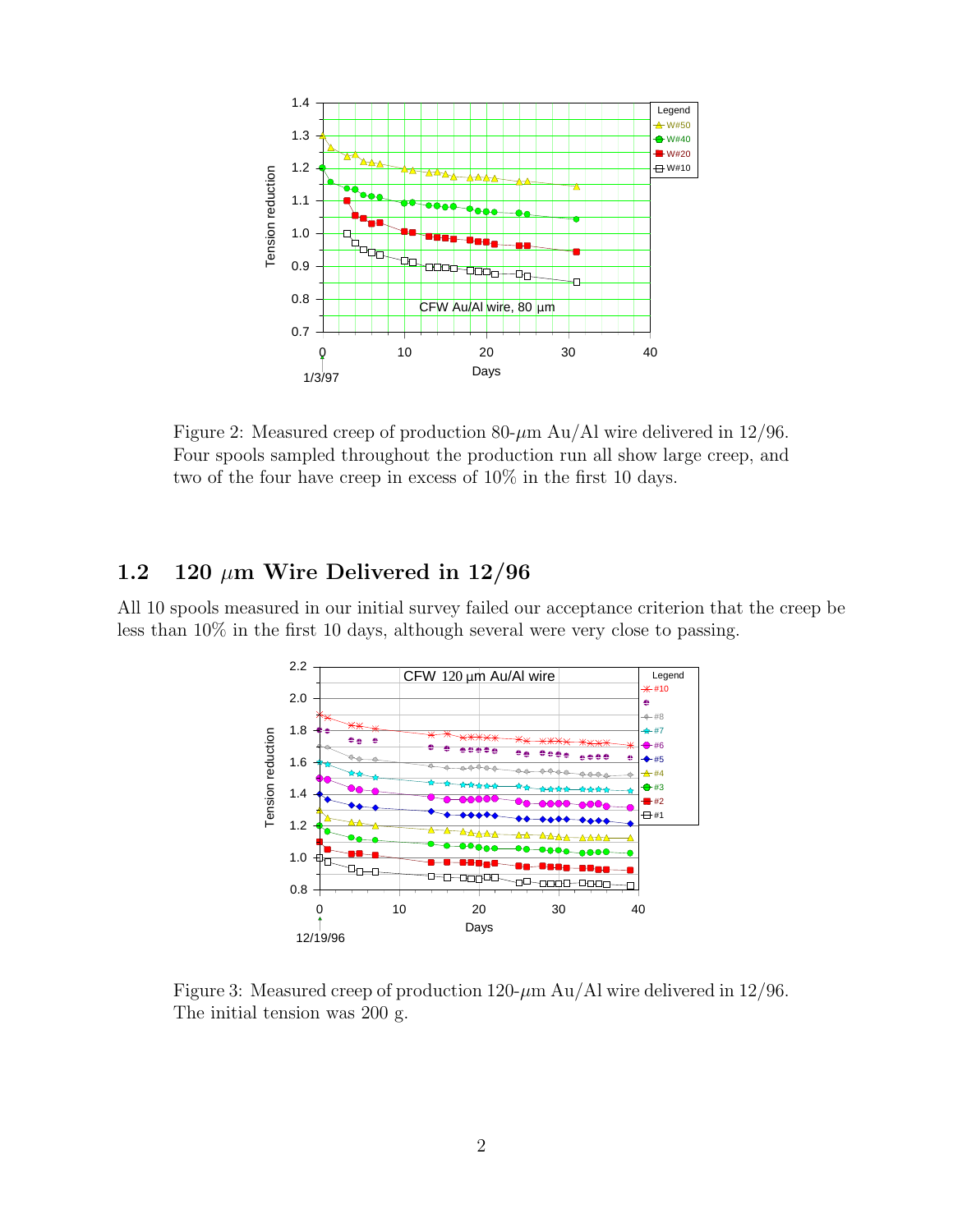

Figure 4: Measured creep of production 120- $\mu$ m Au/Al wire delivered in 12/96. Ten spools sampled throughout the production run all show large creep, and nine of the ten have creep in excess of 10% in the first 10 days.

#### 1.3 Wire Obtained in Summer 1995

These samples took 40 days to accumulate 10% creep. There is a suggestion of a flattening at 16% loss after 95 days, but the creep appeared to start up again around 150 days.



Figure 5: Measured creep of 120- $\mu$ m Au/Al wire delivered in Summer '96. The initial tension was 200 g.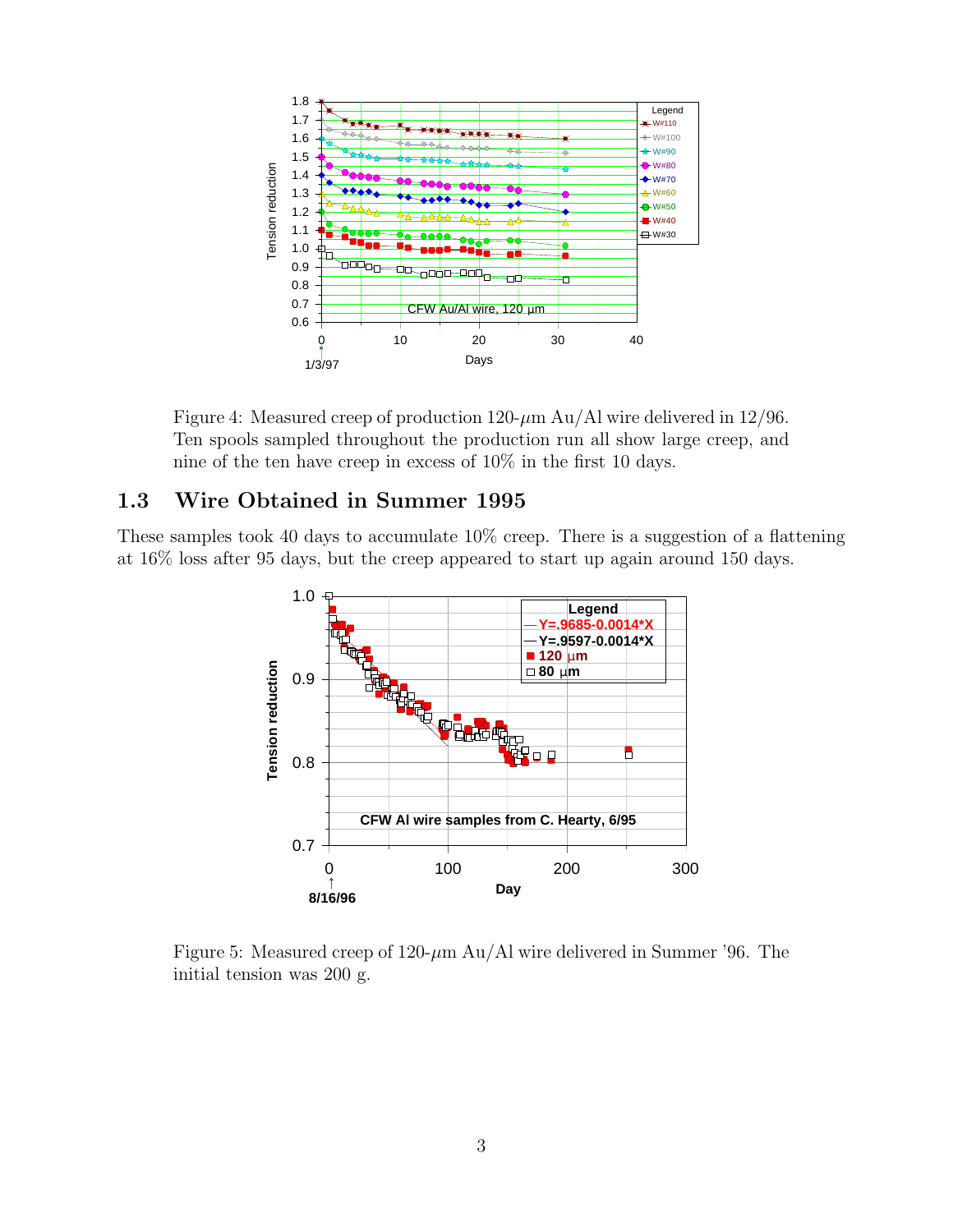## 1.4 Wire Obtained in April 1996

These samples took 70-90 days to accumulate 10% creep, and show a hint of flattening at about 16% loss after 140 days.



Figure 6: Measured creep of  $120-\mu m$  Au/Al wire delivered in April '96. The initial tension was 200 g.

#### 1.5 Wire Obtained in September 1996

These samples took only 15-20 days to accumulate 10% creep.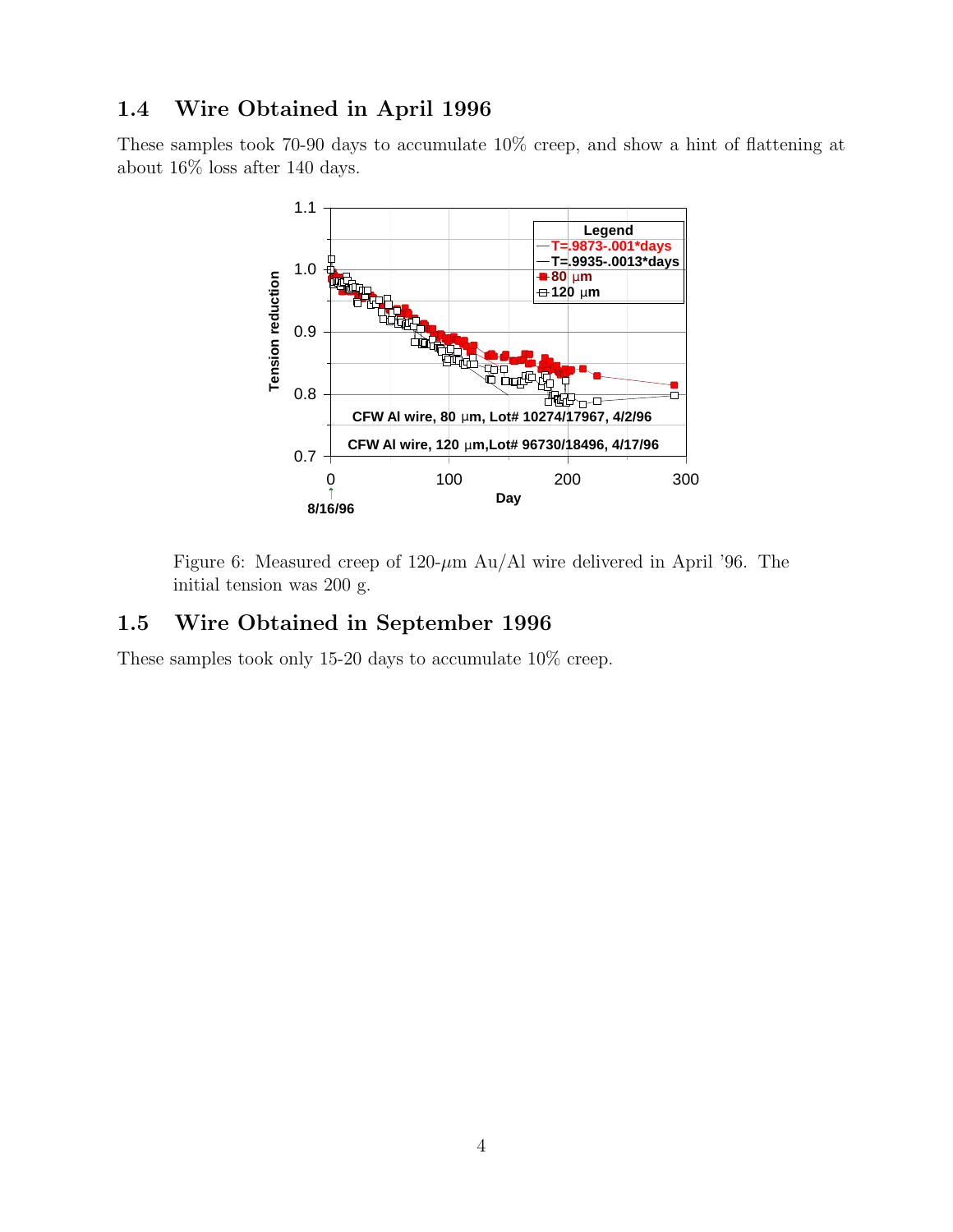

Figure 7: Measured creep of  $120-\mu m$  Au/Al wire delivered in September '96. The initial tension was 200 g.

#### 1.6 KEK Wire

This wire appears to take about 175 days to accumulate 10% creep.



Figure 8: Measured creep of  $125-\mu m$  bare Al wire obtained from KEK.

## 1.7 CLEO Wire Delivered from CFW at Various Times

Five samples of wire purchased by CLEO show varying rates of creep. Their samples obtained in 4/96 and 10/96 have creep rates close to ours obtained in 4/96 and 9/96, respectively.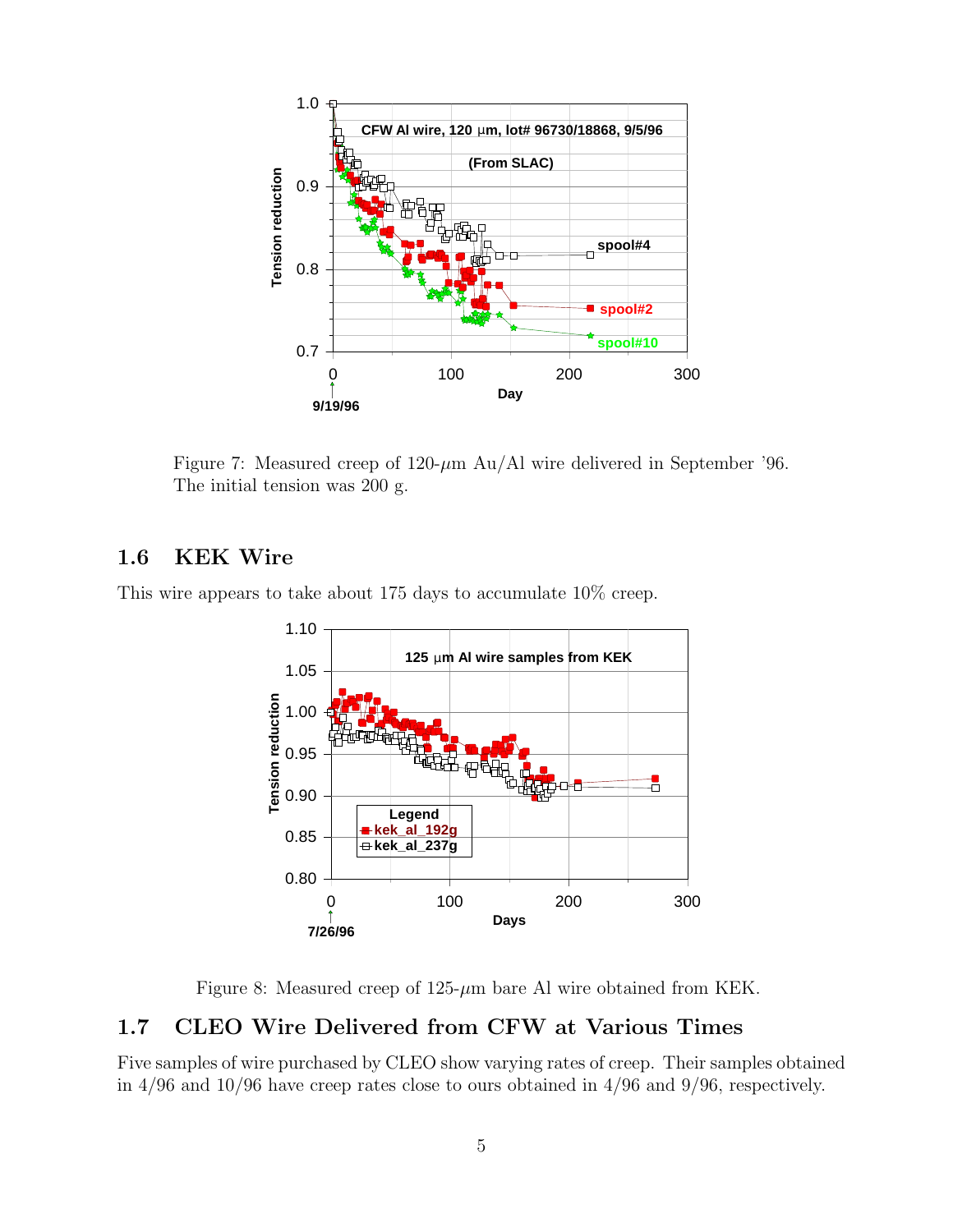

Figure 9: Measured creep of 109- $\mu$ m Au/Al wire obtained from Dan Peterson.

# 2 Annealing

In discussions with Frank Castellano and Mike Greenelsh of California Fine Wire we learned that although the wire we obtained in '95 and '96 had been 'stress relieved' this was due to a mechanical process at room temperature. The wire had not been 'annealed', the process of relieving internal stresses by heat treatment.

The effect of annealing is of interest in that it can be done on the existing batch of wire.

Frank Castellano has provided us with four samples of annealed wire, and we have made one annealing ourselves at Princeton. The annealed samples generally show a lower rate of creep, although a fully systematic picture has not yet emerged.

All annealed samples are of  $80-\mu m$  wire.

- 1. Castellano: Au/Al wire annealed at 250C for 3 hours. Date of manufacture not known.
- 2. Castellano: Au/Al wire annealed at 350C for 3 hours. Date of manufacture not known.
- 3. Castellano: Bare Al wire annealed at about 550C for about 5 min. This sample was from CFW stock, and was characterized by them as having  $5\%$  elongation = fractional stretch before breaking.
- 4. Castellano: Bare Al wire annealed at about 550C for about 10 min. This was characterized by CFW as having 10% elongation.
- 5. Princeton: Au/Al wire from spool #28 of the 12/96 production run, annealed at 350C for about 1 hour. The wire appeared to relax visibly during the first few seconds of heating!

We have consulted two books on aluminum metallurgy published by the American Society for Metals: Aluminum and Aluminum Alloys, ed. by J.R. Davis, and Aluminum, Properties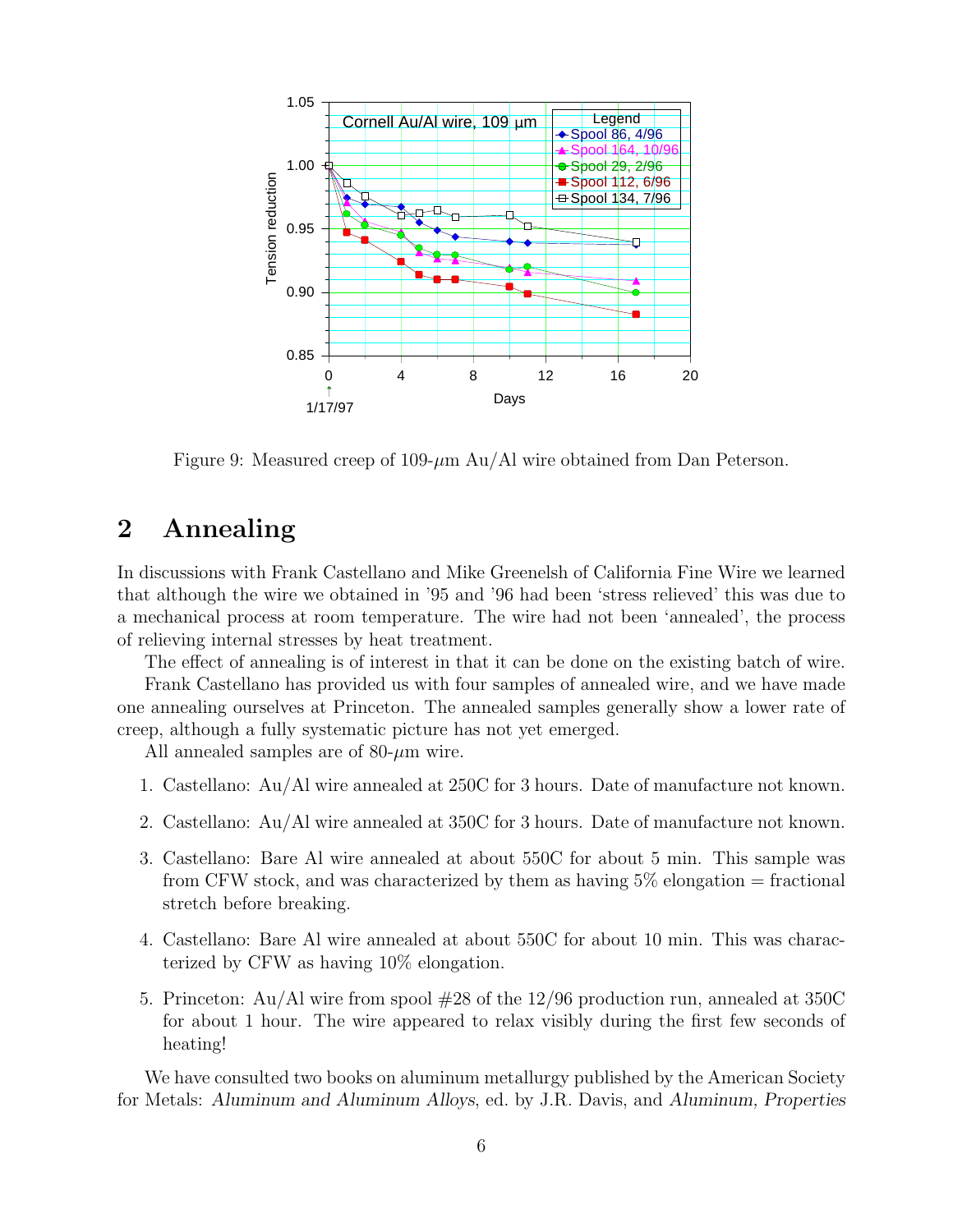and Physical Metallurgy, ed. by J.E. Hatch. These references indicate that the effect of annealing depends on the temperature, but only a few minutes are required at a given temperature to achieve the main effect. Note that the melting temperature of aluminum is 660C.

Many aluminum alloys show nearly complete annealing at temperatures as low as 350C, due to 'recrystallization'. However, it appears that some alloys must be brought closer to the melting point before recrystallization occurs.

Annealing to typically associated with significant lowering of the tensile strength (yield strength) and increase in the fractional elongation prior to breaking. The Young's modulus is largely unaffected.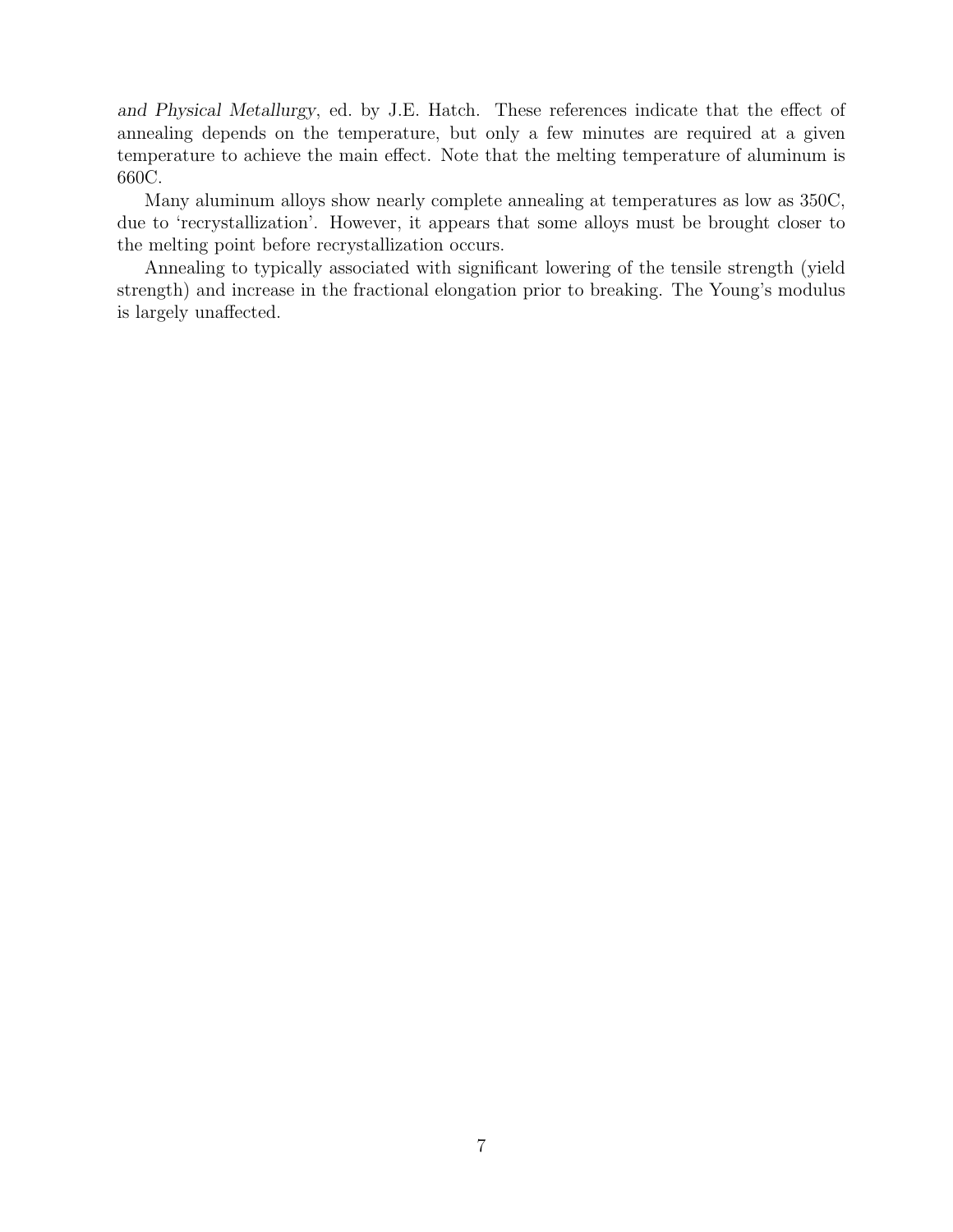# 2.1 Creep Measurements of Annealed Wire



Figure 10: Measured creep of samples 1 and 2 of Au/Al wire. These results were obtained using the second technique described in sec. 1.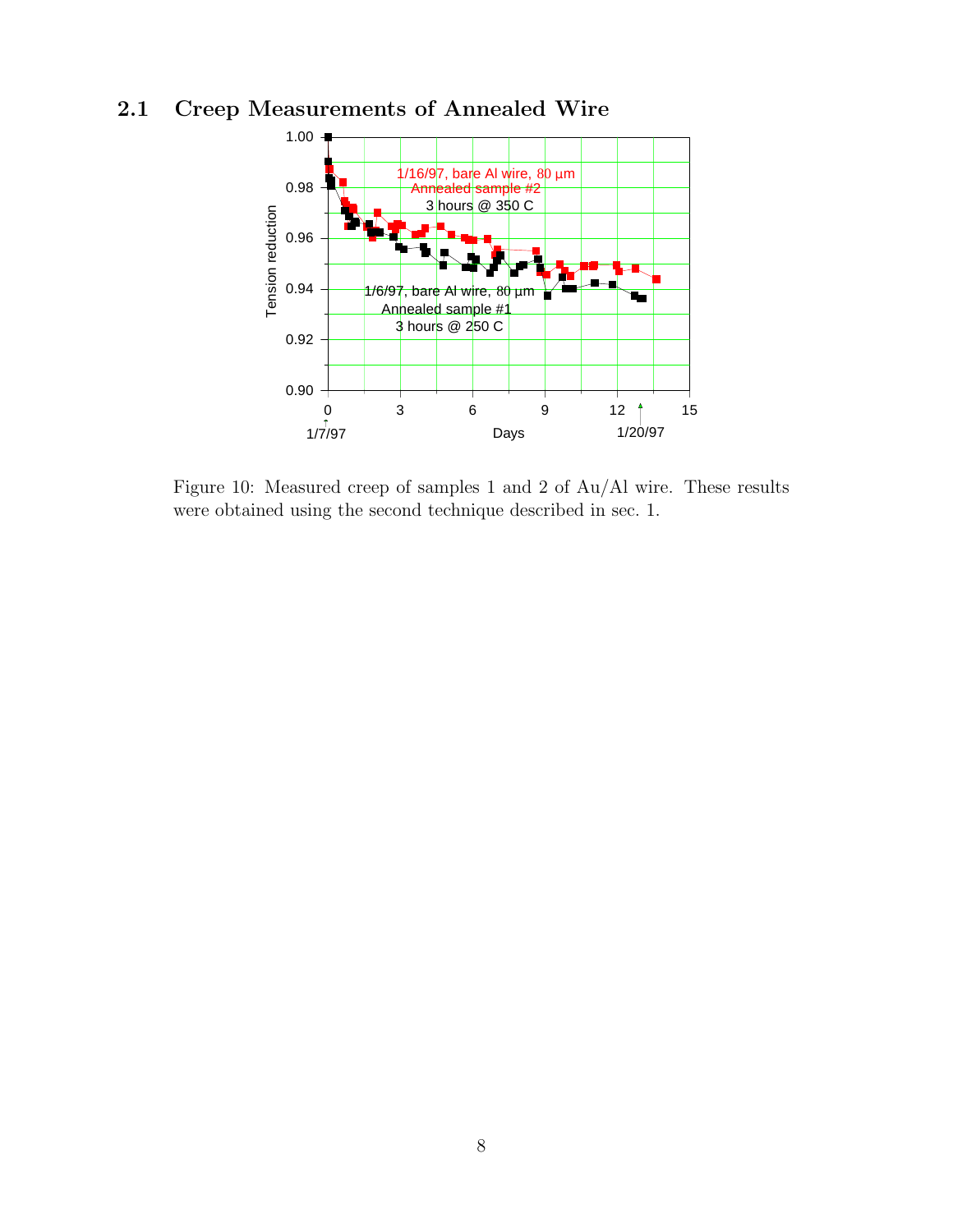

Figure 11: Measured creep of various samples/Al wire. These results were obtained using the first technique described in sec. 1. It is not unlikely that the large creep in the first few hours was not recorded in some of these measurements. Sample 2 appears in both Figs. 8 and 9, which suggests that the results in Fig. 9 should be lowered by about 3%. The silver-plated sample may be from the KLOE run. The nickel-plated sample was obtained from a recent run just prior to the gold-plating step.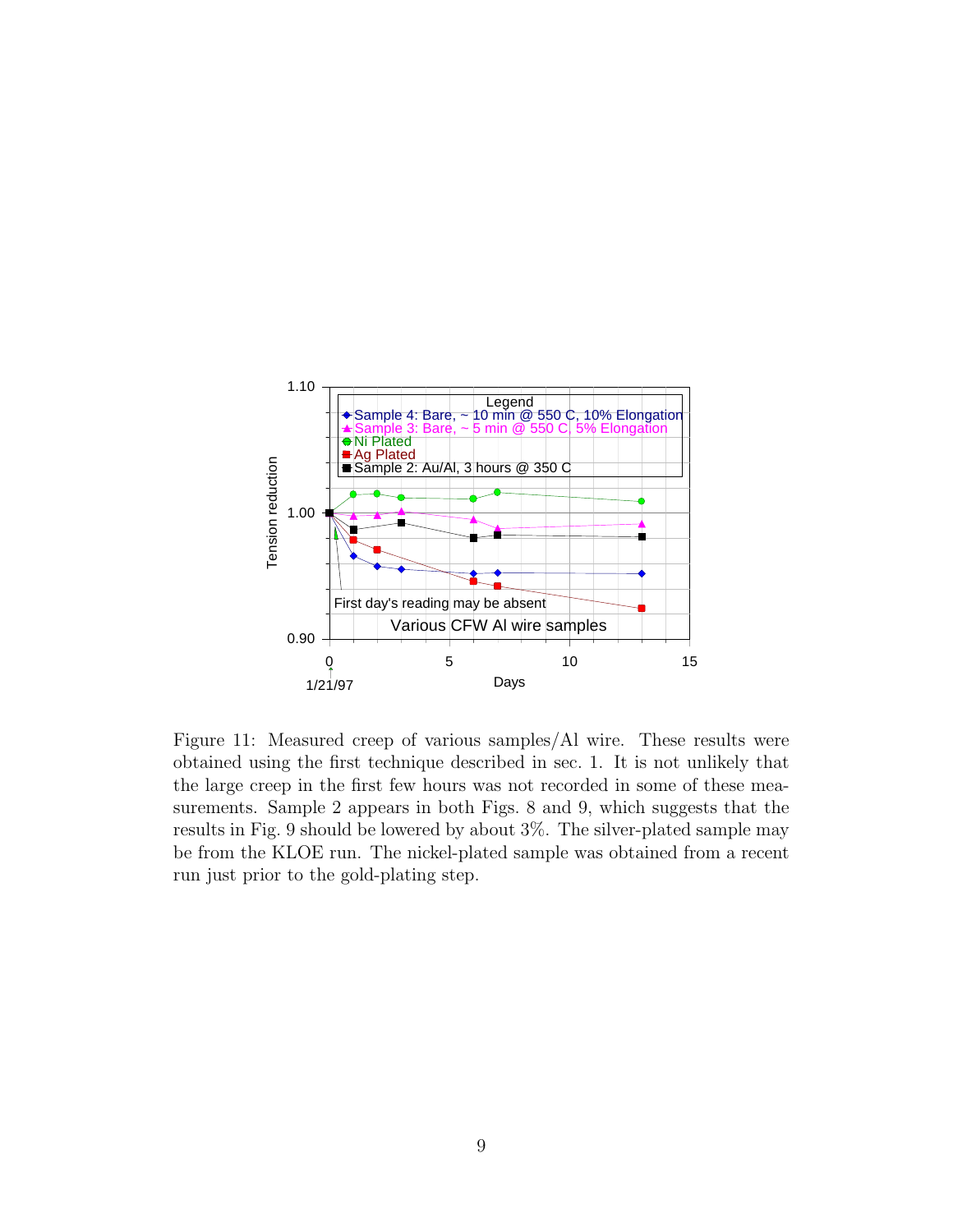#### 2.2 Yield and Elongation

The method for measuring the yield strength of wire was described in the note Princeton/BaBar/TNDC-96-46. Wire samples 56 cm long were used. Data for tension vs. elongation were collected until the wire broke. The fractional elongation is then the ratio of the stretch at breaking to 56 cm.

The Table summarizes the results obtained to date. Figures 12-19 show the results of the various measurements.

CFW Samples 2 and 5 had nominally similar heat treatment and so may be expected to have similar properties. Sample 2 was prepared by CFW while Sample 5 was annealed by us using spool  $#28$  of the 80- $\mu$ m CFW production wire delivered in 12/96.

There is some ambiguity in the measurement of the creep rate of Sample 3; the higher value is more likely correct. Also, there is some doubt as to the processing of sample 3. CFW claimed it had been annealed at a very high temperature and should have 5% elongation. However, we measure only 2% elongation, and a relatively high yield strength of 184 g. Perhaps Sample 3 had only a modest anneal at around 300C.

| Sample         | Yield<br>Strength<br>(g) | Elongation<br>$(\%)$ | Creep in<br>1st $10 \text{ days}$<br>$(\%)$ | Anneal<br>Temp.<br>$({}^{\circ}C)$ | Anneal<br>Time<br>$(\min)$ |
|----------------|--------------------------|----------------------|---------------------------------------------|------------------------------------|----------------------------|
| CFW Production | 280                      | 1.3                  | 10                                          |                                    |                            |
| <b>KEK</b>     | 110                      | 12.7                 | 1                                           | $\gamma$                           | $\overline{\cdot}$         |
| CFW Sample 1   | 270                      | 1.3                  | 6                                           | 250                                | 180                        |
| CFW Sample 2   | $\overline{\mathcal{C}}$ | $\overline{\cdot}$   | 5                                           | 350                                | 180                        |
| CFW Sample 3   | 184                      | 2.0                  | $2 - 5$                                     | 550(?)                             | 5(?)                       |
| CFW Sample 4   | 142                      | 9.6                  | 5                                           | 550                                | 10                         |
| CFW Sample 5   | 123                      | 7.3                  | $\gamma$                                    | 350                                | 60                         |

Table 1: Summary of yield, elongation and creep rate for various samples of aluminum wire. The yield strength is normalized to  $80-\mu m$  wire by assuming the yield scales as the area.

We will repeat and extend the ambiguous measurements reported in Fig. 11. We will make a more systematic study of the effect of annealing temperature and time on spool  $\#28$ of  $12/96$  80- $\mu$ m wire.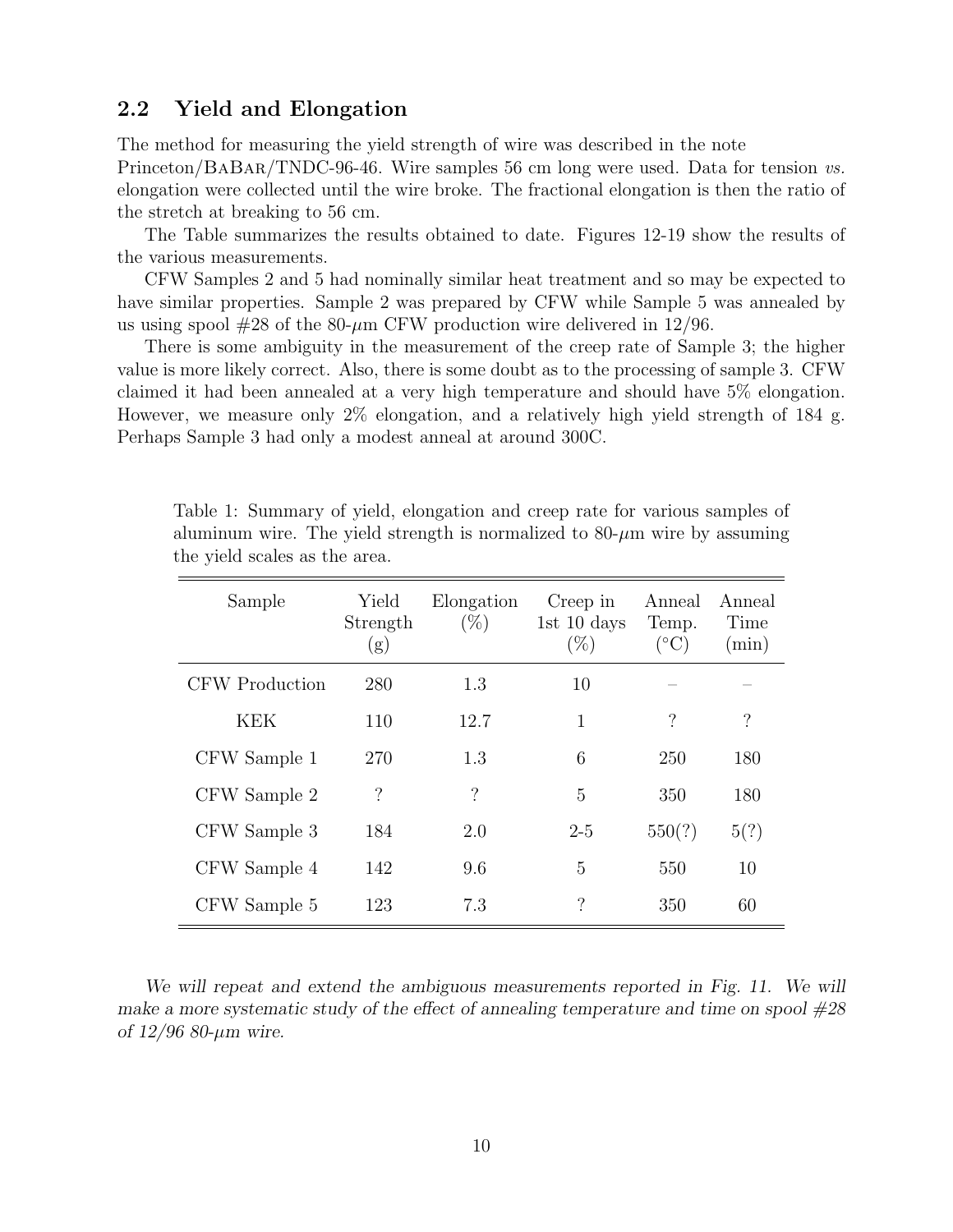

Figure 12: Yield measurement of  $80-\mu m$  CFW wire. The elongation of the Au-plated sample is measured by us as 1.3%, a typical value as reported by CFW for our production wire.



Figure 13: Yield measurement of  $124-\mu m$  KEK bare aluminum wire. The elongation is 12.7%.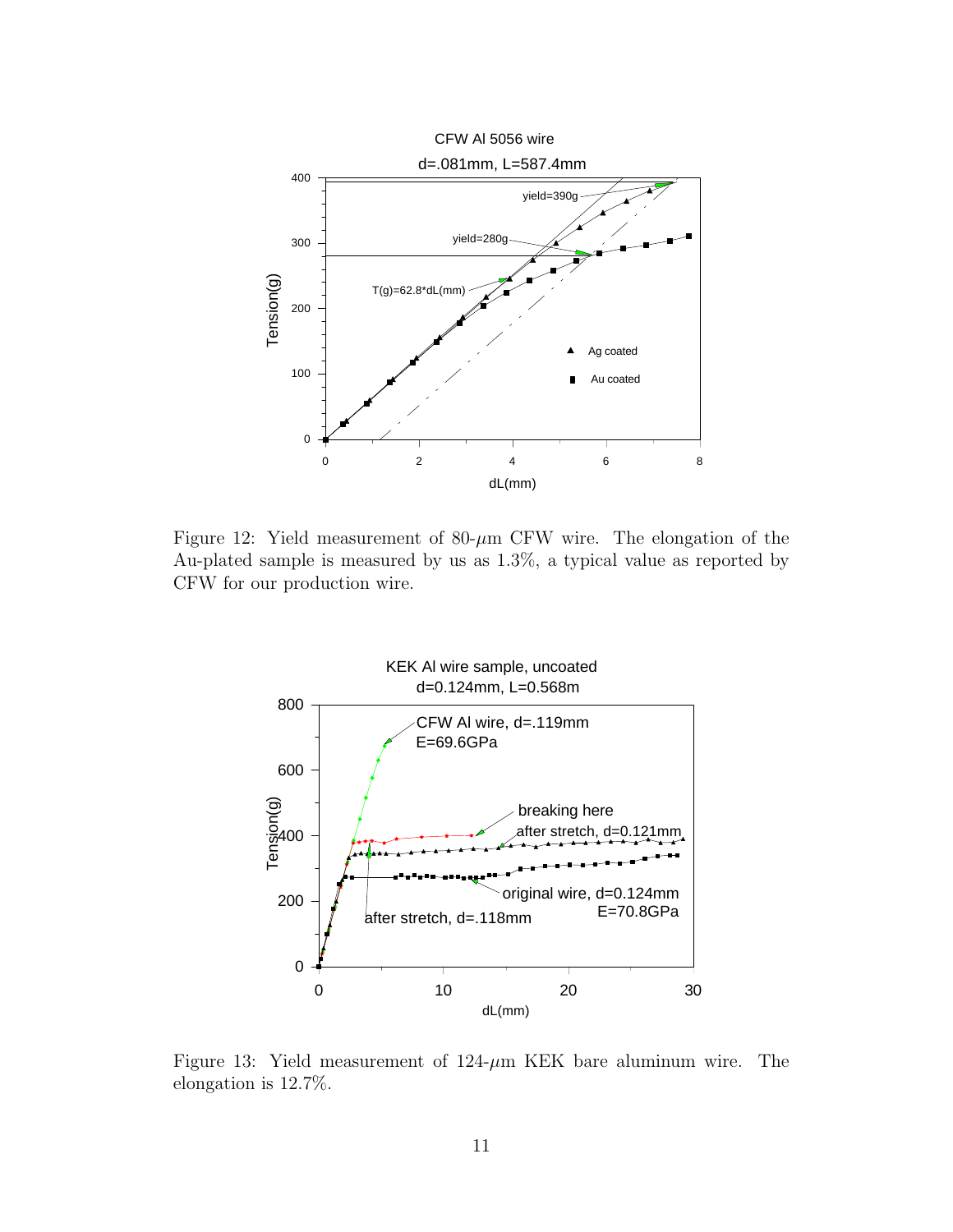

Figure 14: Yield measurement of annealed CFW 80- $\mu$ m wire, Sample 1. The elongation is 1.3%.



Figure 15: Yield measurement of annealed CFW 80- $\mu$ m wire, Sample 3. The elongation as measured by us is 2%, although the sample was labelled as 5% elongation by CFW.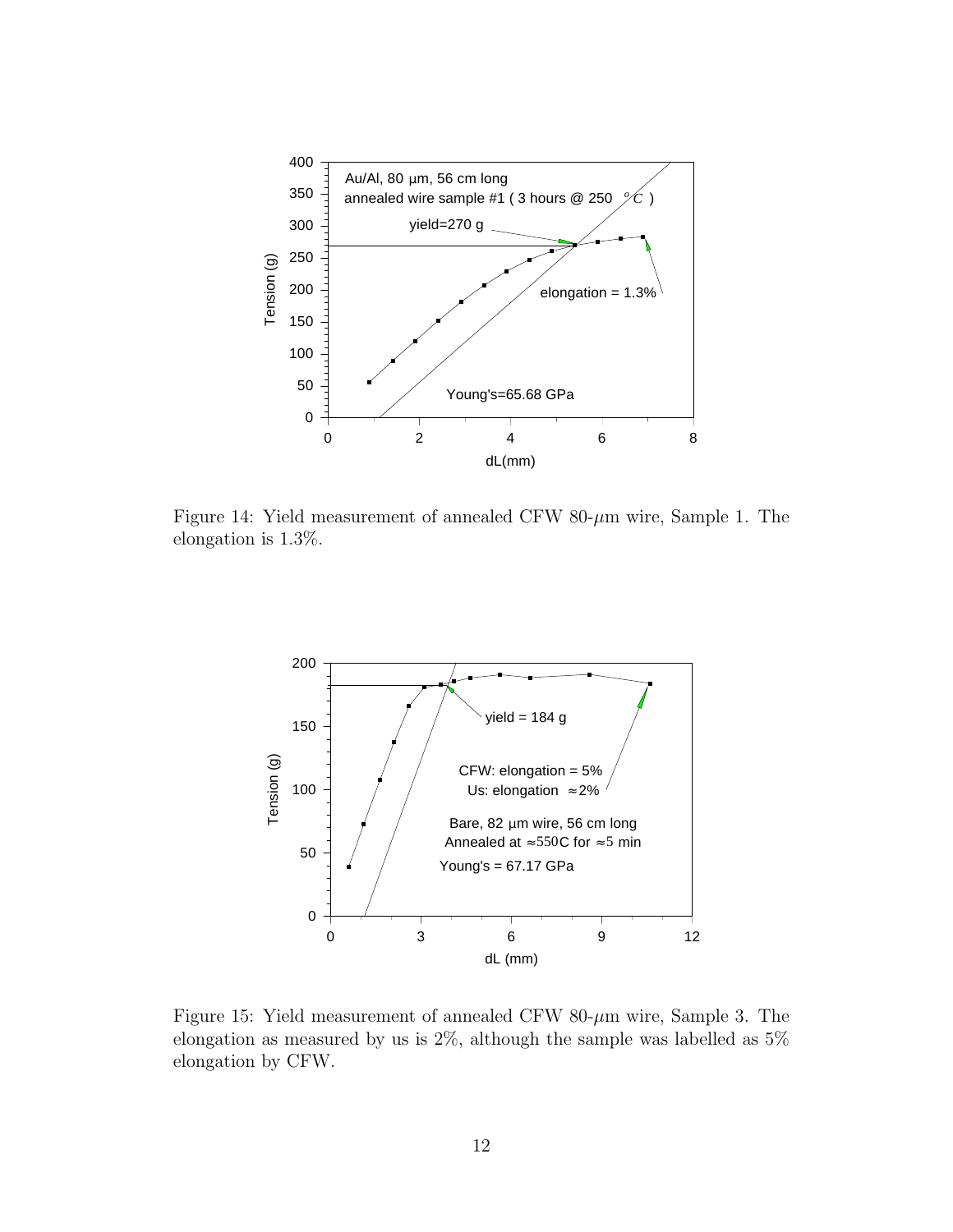

Figure 16: Yield measurement of annealed CFW 80- $\mu$ m wire, Sample 4; first stretch. The elongation was larger than 3 cm, the maximum stretch at one time in our setup.



Figure 17: Yield measurement of annealed CFW 80- $\mu$ m wire, Sample 4; second stretch. The elongation was measured by us as 9.6%, and labelled as 10% elongation by CFW.